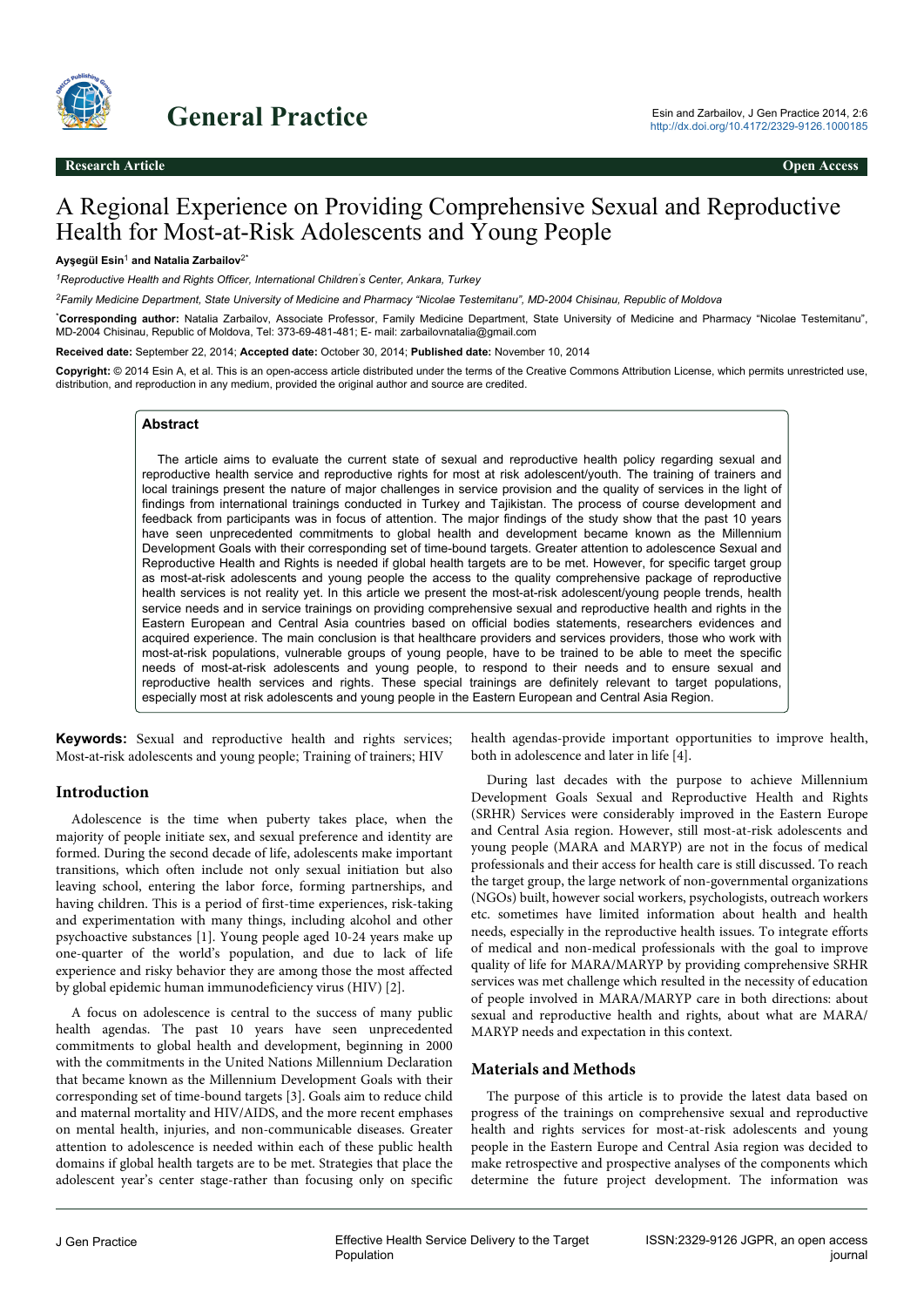#### Page 2 of 7

collected from course evaluation forms filed in by participants and verbal feedback during the course. The authors revised the latest epidemiological data on MARA/MARYP, Vulnerability of Adolescents/Young People, The Provision of Health Service for MARA/MARYP in the Region and Issues on Training health providers on the needs of young key populations, based on acquired experience.

WHO, UNFPA, UNAIDS, UNICEF and other official sites were visited. The publications on the topic were searched. In this article the authors present the Most-at-Risk Adolescent/Young People trends, health service needs and on Providing Comprehensive Sexual and Reproductive Health and Rights in the Eastern European and Central Asia countries.

### **Results**

### **Epidemic data shows a critical point for most at risk adolescents and young**

HIV continues to be a major global public health issue, having claimed more than 39 million lives so far [5]. Eastern Europe and Central Asia (EECA) continue to see rapid increases in HIV infections among men, women, adolescents and children.

In 2013, there were an estimated 5 million people aged 10-24 years globally living with HIV, and young people aged 15-4 years accounted for an estimated 35% of all new infections worldwide in people over 15 years of age [6]. More than 2 million adolescents aged between 10 and 19 years are living with HIV, and many do not receive the care and support that they need to stay in good health and prevent transmission. During 2005-2012, HIV-related deaths among adolescents increased by 50%, while the global number of HIV-related deaths fell by 30% [7].

The EECA region is the only one in the world where HIV prevalence is rising and HIV is the second largest cause of death among adolescents globally [8]. Russian and Ukraine have the highest number of people living with HIV ratio among general adult population [9]. Approximately over two-thirds of the area's infected people living in both countries, 90 percent of the region's newly reported HIV diagnoses has been excited. HIV prevalence in Russia, Eastern Europe and Central Asia has increased by 250 percent, making the region home to the world's most rapidly expanding epidemic since 2001. Increases up to 700 per cent in HIV infection rates have been found in some parts of the Russian Federation since 2006. Adolescent girls (aged 10-19) who sell sex include an estimated 20 per cent of the female sex-worker population in Ukraine. HIV prevalence among females aged 15-19 who sell sex increased 19 per cent then 1.4 per cent in the general adult population in 2006 [10].

Statistics show rapid increases in HIV incidence in Central Asia especially Caucasus, much of them under estimated. Since 2000, the rapid epidemic of HIV has been increased in Kazakhstan, Kyrgyzstan, Tajikistan, Turkmenistan, and Uzbekistan. The upward growth of the epidemic reasons due to injection drug use, because of central Asia's geographic position along major drug trafficking routes. HIV incidence has increased more than 11 times in Uzbekistan during 2001-2006 compared with four times in Kyrgyzstan and Tajikistan. HIV epidemic raised among young people: 64% of HIV cases have been among people aged 34 years or younger in Uzbekistan, 57% of cases are in those younger than 30 years in Kyrgyzstan, and 45% were among the 20-29 years age group in Kazakhstan [11].

From 2001 to 2011, there has been a 20 per cent increase in HIV in the 15-24 age groups, with most of these infections occurring among those who inject drugs, sell sex or engage in same-sex relations. Sexual transmission of HIV is increasing across the Region, becoming the most common route of infection. Studies estimates that men who have sex with men are 19 times more likely to have HIV than the general population, and female sex workers are 14 times more likely to have HIV than other women. Available aggregate data show significantly higher HIV prevalence and increasing rates of diagnosed HIV infection among adolescent men who have sex with other men than among their peers in the general population. Moreover, adolescent transgender women with a history of sex work may be more than four times more likely to be living with HIV than their peers without such a history [12].

Unsafe sex is the second largest cause of the loss of disability adjusted life years (DALYs) in the EECA region. According to the results of inject drug's surveys that 15 percent in Belarus and Tajikistan are living with HIV, as are more than 20 percent in Ukraine and more than 50 percent in Estonia. Some vulnerable groups such as the Roma have difficulties to access to health services which compound the inequalities that already exist [13].

The EECA region is home to 20 percent of the world's population. There have been great successes in meeting the goals of the ICPD in the UNECE region. People are living longer, healthier lives and have higher levels of education than past generations. There are some results indicate that the prevention of HIV transmission information has increased in young people. The ratio of young people who have had sex before 15 years has declined; people with multiple sexual partners has risen condom use; and the distribution of young people who have received an HIV test and learned their results has also increased [10]. Early adolescents can be challenging to have sexual intercourse without using any kind of contraceptives the consequence of unintended pregnancies and sexually transmitted diseases [14].

On the other hand the region faces new obstacles; HIV epidemic, early and forced marriage; Maternal Mortality still emerging issue, still observed in Central Asia, Caucasus and Georgia with ratios above 50 and also early and forced marriage adolescent mothers, unsafe abortion and adolescent birth rates [15]. Significant barriers still exist to accessing SRHR services for most at risk adolescents [16].

## **Are adolescents/young people vulnerable?**

WHO defines social determinants of health as "the conditions in which people are born, grow, live, work and age", conditions or circumstances that are shaped by families and communities, by the distribution of money, power, and resources at global, national, and local levels, affected by policy choices at each of these levels [17]. It also affects young people vulnerability. Biological and socialization processes in adolescence that allow unique opportunities for social determinants to affect health; adoption of behavior (e.g., smoking, drug misuse, and sex) that are risky to health yet might be normal within adolescent social development. Behaviors that put adolescents and young people most at risk of HIV include engaging in multiple unprotected sexual partnerships and injecting drugs with non-sterile equipment. Some situations and circumstances influence risk taking behavior for adolescents such as peer pressure, curiosity, and thrill seeking sometimes lead to experimentation with drugs, alcohol and sexuality. MARA has centered on this cycle [5]. In consequence of discrimination, stigma and violence, combined with the particular vulnerabilities of youth, power imbalances in relationships and,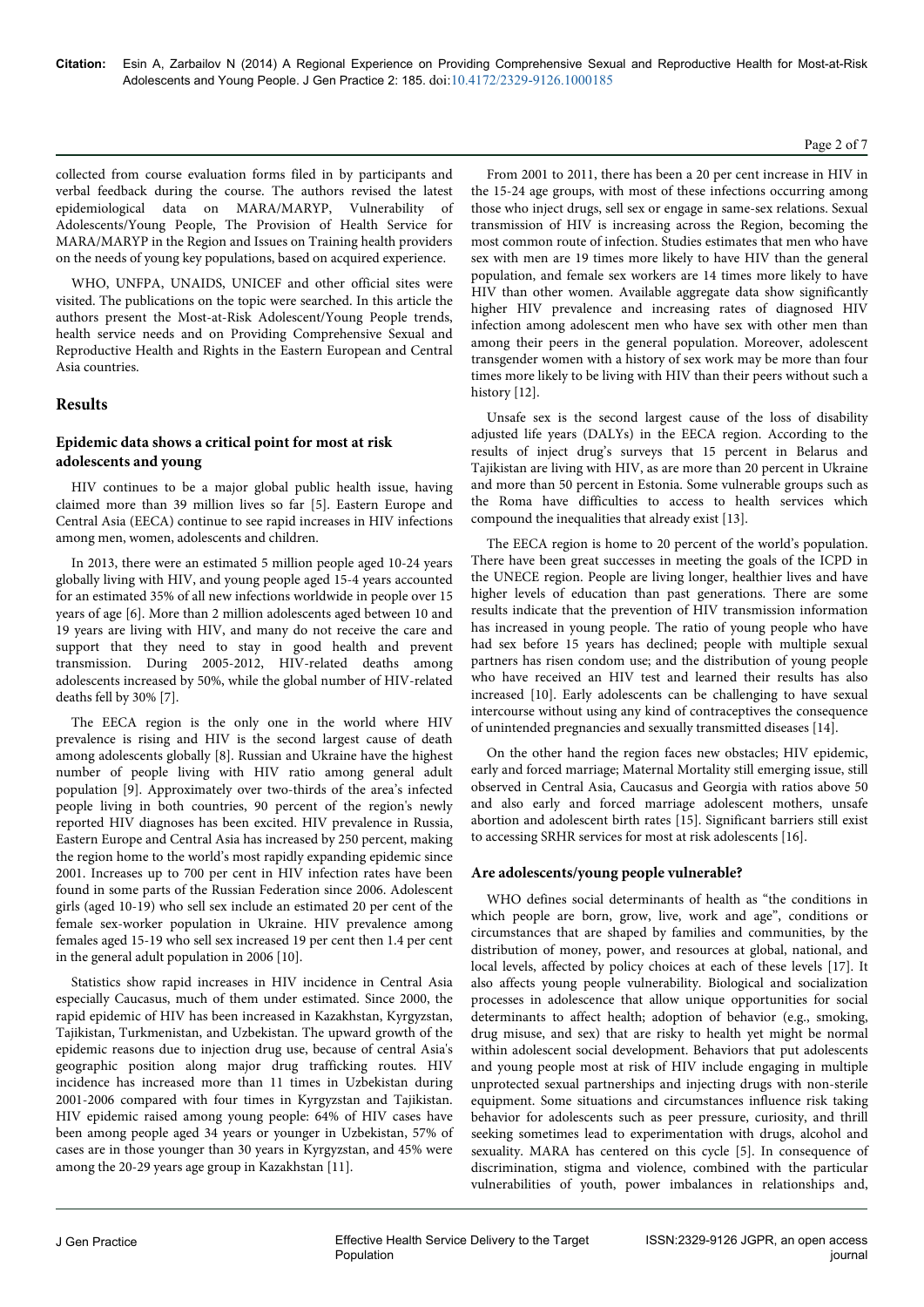#### Page 3 of 7

sometimes, alienation from family and friends made young people vulnerable to HIV. The global response to HIV largely neglects young key populations [6]. Many factors specific to children and adolescents aged 10-17 years contribute to this vulnerability, including severe circumstances of initiation and involvement, such as physical force and lack of control over their situation and finances, inability to negotiate condom use [18].

Adolescents can easily take risks and can be able to influence their peers in both ways. This is the part of the process of developing decision-making skills. At this point adults play a crucial role in this regard and can guide adolescents attain the consequences of their risky behaviors and help them to identify options. Even though adolescents make up a large ration of the population in the developing world, their SRHR needs are largely unmet [19].

The Strategy was developed to guide the expansion of the global HIV response beyond the HIV-specific programs of the past, by strategically positioning HIV within a rapidly changing health and development agenda during the 2011 World Health Assembly. They developed 4 strategic directions on Global Health Sector Strategy on HIV/AIDS and four targets for 2015. In spite of achieving their outcomes, the forth Strategy was highlighted to reduce vulnerability and remove structural barriers to accessing services which is directly target reducing vulnerability [8].

According to latest studies young people has their first experience of sexual intercourse younger than were their parents. But the potential danger of risk does not mean that we should not prevent them all [20]. Therefore, the term of most-at-risk adolescent/young people is accepted to target below situations

Male and female injecting drug users (IDUs) who use non-sterile injecting equipment;

Males who have unprotected anal sex with other males;

Females and males who are involved in sex work, including those who are trafficked for the purpose of sexual exploitation and have unprotected (often exploitative) transactional sex;

Males who have unprotected sex with sex workers [19].

In this article we used "at risk" to express a chance or a probability. Risk factors increase the chance of negative outcomes, while protective factors raise the chance of positive outcomes. It is valuable for programs to understand the levels of risk and protective factors in their program clients, as well as their potential clients. Such understanding can help in developing programs and also in obtaining funding for them [21].

Vulnerability, as a concept, can seem overly broad and abstract. Every adolescent/young people might be vulnerable to some contradictory situations in their life. The most important thing to find the severe prevention method for break the cycle who might be vulnerable, what are they vulnerable to and why. Almost everyone feels vulnerable at some point in life. But some individuals and some groups are more vulnerable than others due to varying exposure to social and economic conditions and at different stages of their life cycles, starting at birth. Young people around the world are especially vulnerable to marginalization on SRHR issues [22].

### **Health service approach for MARA in the region**

Health professional as a change agent therefore we should use influence beyond the health sector; such as in service trainings.

Promote essential interventions for behavior change and positive health practices. The 1994 ICPD Program of Action articulated revised approaches to population issues. The Program of Action highly emphasizes to universal access to an integrated comprehensive package of reproductive health services including HIV/AIDS into the primary health care system. A substantial proportion of the world's population does not have access to health services. Countries should ensure a comprehensive range of quality health services must them widely available, but also to make them affordable and acceptable to those in need [23]. The Millennium Declaration also again draws attention to improving reproductive/ maternal health, combating the spread of HIV/AIDS and strengthened partnerships. So that the International and national NGO's should incorporate these goals in their agenda [24].

The major unmet challenges are gender inequalities and gender based violence that continue to contribute to the unequal high incidence of HIV rates for women and girls. HIV services are not easy accessible for all vulnerable populations. Many young people and adolescent cannot access HIV health services for legal restrictions. In many countries also have laws or policies that restrict the provision of certain health services that are particularly important to key populations, such as young people who inject drugs. Surveys demonstrates that more than 40% of national governments in 2013 reported having laws, regulations or policies that can hinder effective HIV services for key populations. In the region a few countries reached the improvements quality of health provision as HIV services are adapted and integrated with other health programs and services. Effective, efficient and comprehensive health and community systems are vital for ensuring accessible, affordable and sustainable HIV services. Strategic direction of the Global Health Sector Strategy on HIV/AIDS 2011–2015 also targets on initiatives and systems to improve the quality, effectiveness and reach of HIV-specific interventions and approaches [25].

Access to quality health care is a human right. It includes Most at Risk Adolescent (MARA)/Most at Risk Young People (MARYP); Especially Vulnerable Adolescent (EVA); Especially Vulnerable Young People (EVYP) to appropriate quality health care and counseling without discrimination. Health care providers must serve their clients based on the principle of medical ethics and right to health. To maximize impact, services should be made; accessible, acceptable, affordable and equitable [12]. Effective HIV prevention for MARA/ MARYP includes appropriate access to high-quality, youth-friendly sexual and reproductive health and rights services including HIV services by confidentially [25].

It is also important to be clear about the contribution that individual health workers and the health system in general can reasonably be expected to play in delivering information to young people for HIV prevention and care, about the range of health services that are available to help them. Information and counseling as a core element of the health services response for HIV prevention and care among young people. Information needs to be linked to counseling because while there is no direct evidence to demonstrate effectiveness of counseling, there is evidence that information provided in ways that are empowering supporting young people's development, are more effective at inducing sustained behavior change [26].

In Tajikistan, recent initiates to injecting drug use are twice as likely to be HIV-infected as those with longer injecting histories, implying riskier HIV behavior and potentially less use of harm reduction services than older, more established users. There are numerous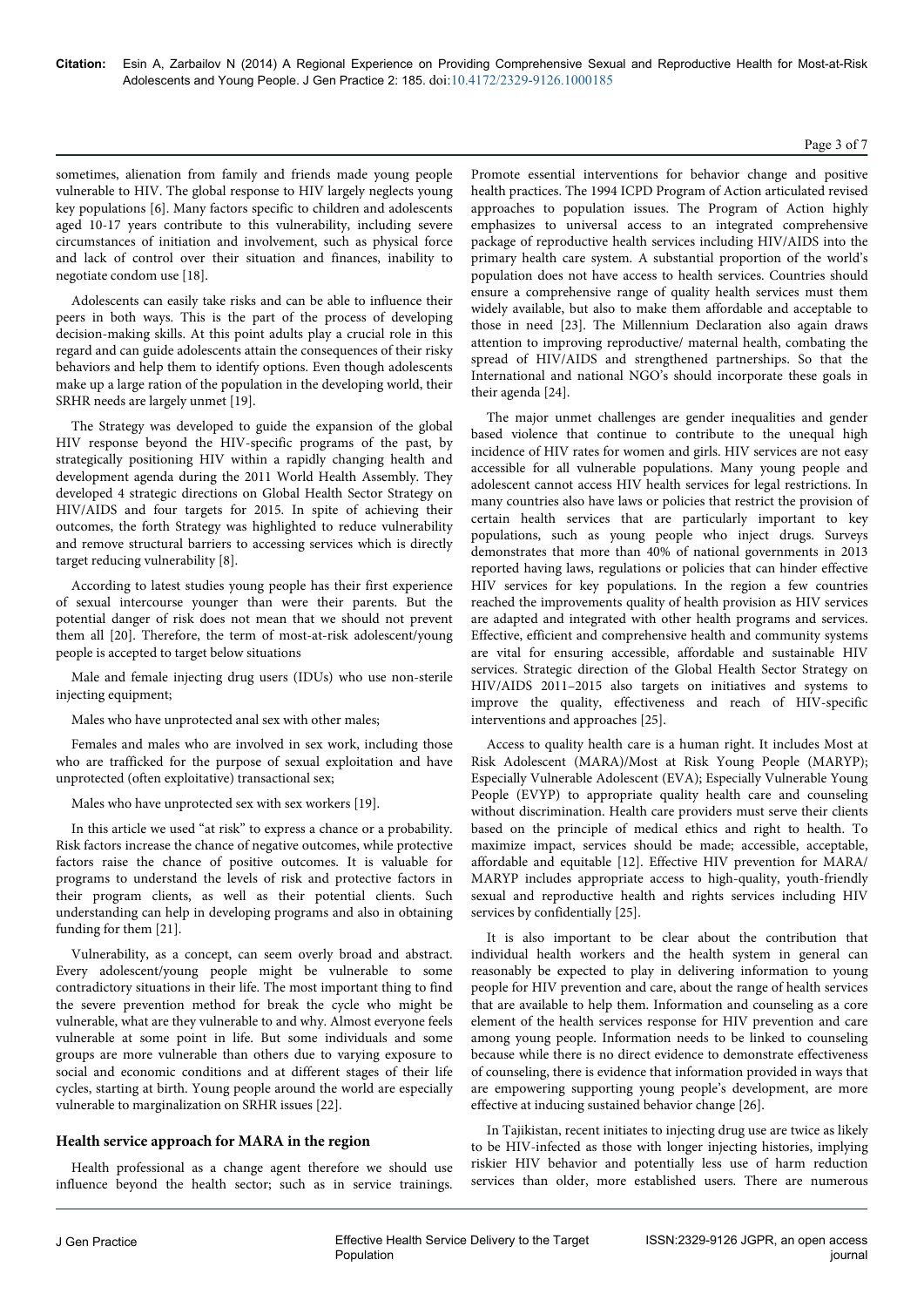Page 4 of 7

examples of adolescent/youth-friendly health services (YFHS) in the region that have been successful in introducing 'client-oriented' approaches and in providing mainstream young people with information, reproductive health services, and prevention information and counseling for HIV and sexually transmitted infections (STIs). Some have also managed to reach and serve effectively the needs of MARA. In health services throughout the region, there are widespread reports of negative attitudes towards people living with HIV, who experience rejection as well as lack of responsiveness towards their needs [10].

All adolescents need access to quality YFHSs provided by clinicians trained to work with this population. Negative outcomes of early pregnancy and sexually transmitted infections (STIs), including HIV/ AIDS, threaten the health of people in the second decade of life more than any other age group. At the same time, adolescents are the greatest hope for turning the tide against STIs, AIDS, and early pregnancy [27].

Health care providers must be sensitized and trained to understand their clients and to advocate them to increase the demand for HIV services. Different outreach methods and interventions must be adopted for varied sub groups of vulnerable population [28].

Inadequate access to comprehensive sex education, shown to be effective in delaying sexual debut and increasing condom use among young people who are sexually active, also undermines efforts to protect young people from acquiring HIV. Overcoming structural barriers that hinder access to important health services is crucial for increasing the uptake of affordable, high-quality health services and ensuring that national HIV responses are equitable. When properly enforced, laws and policies that protect and promote human rights can reduce vulnerability and risk of HIV infection, expand access to health services and enhance their reach, quality and effectiveness-especially for populations that are at higher risk of HIV infection [25].

## **The health service provider training addressing the needs of key populations: some examples**

The received information and knowledge are belongs friends, family, teachers, and religious leaders and mostly from the mass media for adolescents. The health service providers must be considered them to reach a coherent package of information for young people about HIV [29].

Health worker training on HIV-related services for adolescents needs urgent attention, especially regarding how to link it with and build on existing training. Other professionals, e.g. social workers, play key roles in the support of MARA/MARYP; their involvement needs to be taken into consideration when planning the strengthening of human resources. Policy and programs should be focused to improve the quality of health services for MARA/MARYP, and to increase adolescents' demand and use of affordable services [30].

Services are usually provided in contexts that are not designed for young people, by staff that may not have been trained to consider the needs of young people in general, nor the specific needs of young people who sell sex. This has a direct and negative impact on their health. Some HIV service-providers are lack of equipped to serve MARA/MARYP, in the meanwhile health service providers may provide insusceptible and uninformed to work with especially vulnerable population [31].

Civil society also has important role for capturing inaccessible marginalized population structures [32].

UNFPA EECA Regional Office and International Children's Center (ICC) guided and support for increasing demand SRHR services for MARA/MARYP in the region. It is very critical role to developing the core competencies of health service provider. Focusing on the technical skills on MARA required delivering quality health service provision. Management skills of service providers were strengthened to ensure efficiency, effectiveness and the ability of their Organizations, institutions to adapt to a changing and updating knowledge on HIV/AIDS. The recruitment and training of adequate numbers of health workers remains the mainstay of an effective health system. Services for HIV and for sexual and reproductive health services, including for family planning and sexually transmitted infections, are increasingly being linked or integrated. A comprehensive HIV program needs to deliver a broad range of interventions that cover the continuum of HIV prevention, diagnosis, care and treatment that reach diverse populations in many different settings. Several authors have suggested that training is most extensive and important in any organization or establishment [33,34].

One of UNFPA's particular focus areas is supporting provision of improved, comprehensive and user-friendly SRHR services especially to vulnerable populations. The UNFPA EECA Regional Office and the International Children's Centre have been collaborating on a longterm training strategy in the adolescent/youth field. The long-term training strategy on Sexual and Reproductive Health and Rights services for MARA/ MARYP focus on the following:

Building the capacity of national partners in comprehensive SRHR and addressing SRH needs of most-at-risk adolescents and youth;

Establishing a systematic approach in training on comprehensive SRHR services for most-at-risk adolescents and youth;

Setting up quality standards for the EECA region on SRHR services for most-at-risk adolescents and youth;

Establishing competency standards for trainers;

Assessment and certification of trainers; and

Monitoring and evaluation of training results, learning outcomes and impacts.

As part of SRHR systems strengthening, UNFPA EECARO supported development of a Trainers Training (ToT) course on provision of comprehensive SRH services for MARYP/MARA. The aim of this course was to build the capacity of SRHR service providers, to increase MARYP/MARA access to "youth friendly" SRHR services, including HIV and STIs. For this purpose, a ToT Manual on MARYP/ MARA's SRHR was developed in 2011 by ICC in collaboration with EECARO. The ultimate objective of the ToT in this respect is to ensure that all health facilities acquire skills for MARA/MARYP through a common policy and service delivery standards in the region. The first draft of Manual was developed by a group of international experts in SRHR according to proposed strategy.

Some of the materials in this curriculum were adapted from materials developed by the Melbourne Consortium for Adolescent Youth Health and Development: The Nossal Institute for Global Health (School of Population Health, University of Melbourne); The Youth Research Centre (Graduate School of Education, University of Melbourne) in collaboration with The Burnet Institute, The Bilkent University, Turkey.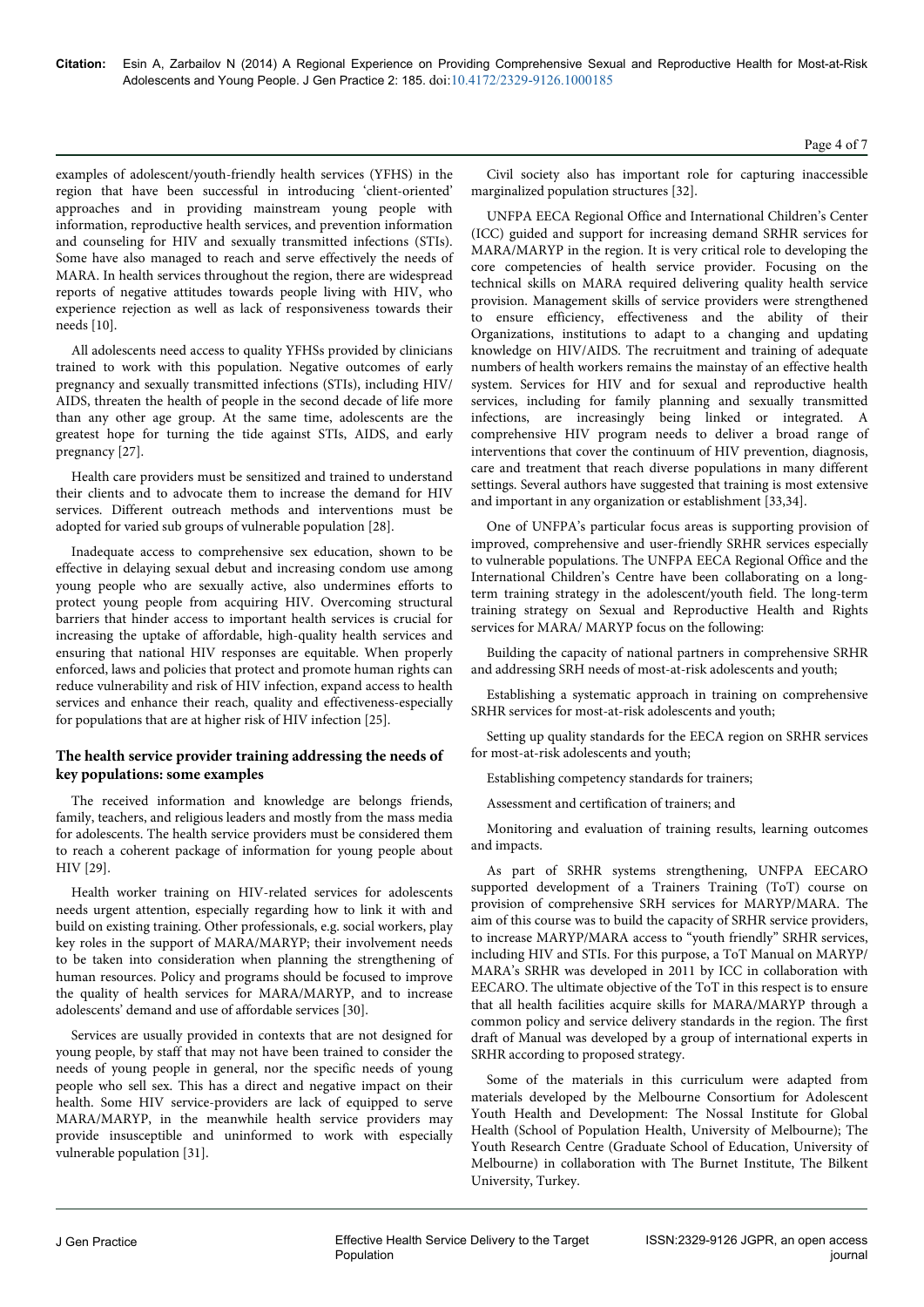during this pilot-testing was used by organizers for further improvements.

Page 5 of 7



Based on experience accumulated during run trainings the following practical advices come up:

Figure 1: Countries-participants in the Trainings (2011-2013).

multidisciplinary in order to ensure the most comprehensive range of services possible and address the overlapping vulnerabilities and intersecting behaviors of different key populations.

Invite competent in SRHR field trainers, who experienced working with EVA/EVYP and/or MARA/MARYP, offer the opportunity to study course materials in advance.

Pre-select training participants and give them lead in SRHR promotion in their countries, and share their experience and attitude towards MARA/MARYP with other health professionals. Train services providers, both those who work with most-at-risk populations and those who work with vulnerable groups of young people, so that they are better able to meet the specific needs of most-at-risk young people.

Train health-care providers and other staff to ensure that services are non-coercive, respectful and non-stigmatizing, that young people who sell sex and other MARA/MARYP are aware of their rights to confidentiality and that the limits of confidentiality are made clear.

Train health-care providers on the sexual and reproductive health needs of young people and especially those who sell sex, as well as relevant overlapping vulnerabilities such as drug use.

During trainings provide developmentally appropriate information and education for young people who sell sex, focusing on skills-based risk reduction, including condom use and education on the links between use of drugs and unsafe sexual behavior.

Advocate to implement a comprehensive health package for young people who sell sex as recommended in the WHO Consolidated guidelines on HIV prevention, diagnosis, treatment and care for key populations: make programs and services accessible, acceptable and affordable, involve well educated staff.

ISSN:2329-9126 JGPR, an open access

journal

Two different training curricula were developed and updated after each of international trainings. The first starting point was creation of ToT for MARA in the region. The first training module was for health professionals working with MARA, and aims to raise awareness on Comprehensive SRSR for MARA. The training topics intend to stimulate providers to reconsider their attitudes and approaches to young people. An overall theme of this training was to create greater trust and understanding between youth and health care providers. Towards this end, the trainings also share experiences of sides, best practices and lessons learned by international trainees.

The ToT Manual was tested in a two regional pilot courses (one in English and one in Russian), in Ankara in 2011 in English and 2012 in Russian. These one-week courses were attended by 36 participants from eight countries: Albania, Bulgaria, Georgia, Macedonia, Moldova, Turkey, Azerbaijan, Kyrgyzstan, Kazakhstan, Uzbekistan, Tajikistan, Turkmenistan, and Belarus (Figure 1). Valuable feedback was received on the ways how to improve the manual.

We will skip in this article quantitative answer on course evaluation form and will point out common opinion. The results revealed that the participants have positive feelings about training, since the training afforded them the opportunity to acquire additional knowledge in basic issues concerning HIV/AIDS and its counseling and testing, to build data collection skills to be able to be comported to service for MARA/MARYP as well as to manage a research study of this magnitude. It also afforded them the opportunity to learn about international standards and regulations. It is clear from the training results that recent trainees feel very well prepared (well trained and competent) in many areas, particularly in HIV management.

For participants, the training afforded them the opportunity to acquire new knowledge and build skills to be able to conduct national trainings as well as developed trainers' skills to work with most-at-risk adolescents/youth and expand the access to Sexual Reproductive Health Services for MARA of this magnitude. It also afforded them the opportunity to understand the specific needs of the MARA/MARYP; to learn about quality standards of SRHR services for them. Despite the relatively small number of participants, these two trainings provide the only current and detailed assessment of training of MARA in EECA Region across a wide spectrum of learning and content areas. The ToT course was effective in developing sustainable quality on comprehensive SRHR services for MARA/MARYP in Eastern Europe and Central Asia as demonstrated by the fact that there is increase in knowledge base of the participants. In addition, the central training helped to build a cadre of trainers who will be able to do an effective step down training throughout their countries as seen in the result. The participants learned they must take time to hear and understand the experiences of young key populations, and they appreciated the opportunity to address any feelings of discomfort about working with them.

In between training initiative working group of experts was reviewing course materials by organizing workshops and e-meetings. It was decided as second step of the ToT Manual development to adjust from main materials a training package to be utilized during national roll out of training course. The training manual was developed in Russian and the first national roll-out was tested in Tajikistan in 2013. It was designed to build the capacity of national institutions including NGOs, state institutions and professionals (general practitioners, midwives, health providers and social workers working with most-at-risk adolescents and youth). Feedback received

Population

Make educational programs and services integrated, linked and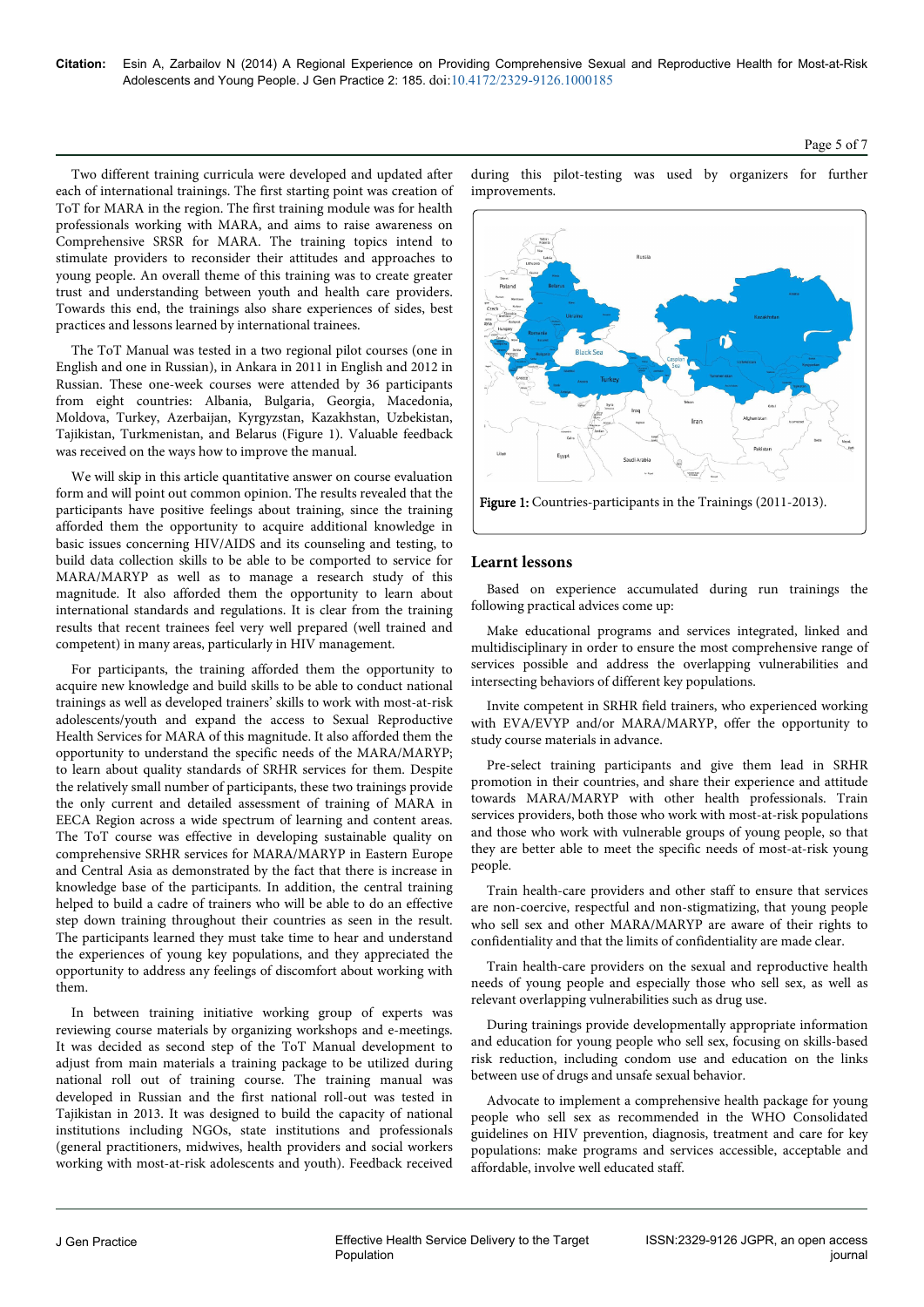The main challenge for future training progress is to keep educated trainers to provide trainings in their own countries, and to involve critical mass of caregivers in the providing services for target groups of population as MARA/MARYP.

## **Conclusion**

The training-of-trainer model has the potential to rapidly increase capacity for much needed health services such as HIV counseling and testing by preparing service providers to train other providers in clinical skills. One of the key benefits of this model is that as more trainers are trained, more trainings can be conducted, thus allowing more providers to be trained. This capacity is critical in both achieving rapid roll-out of services and ensuring a continual supply of providers trained to deliver needed services. There will always be some attrition and hence the ongoing need for training of new staff.

Although a global meta-analysis of studies determined that 'behavioral interventions reduce sexual risk behavior and avert sexually transmitted infections and HIV', many countries lack a comprehensive strategy for rolling out these programmatic approaches [35].

Social-behavioral programs are often implemented in isolation, uncoordinated, insufficiently tailored to address the needs of the intended population and lacking in rigorous evaluation at a scale necessary for widespread roll-out. It is clear that only when a comprehensive set of HIV prevention initiatives is rolled out at a national scale, with sufficient access to, and frequent use of, quality services, will countries realize the optimal prevention returns [25].

It is important to underline that MARA/MARYP needs in the sexual and reproductive field are not only precisely connected to HIV transmission. As persons they wish to have sexual satisfaction in their life, to get married, to have children and happy family life. That's why it is important to provide comprehensive SRH services including family planning and contraception, sexual education and counseling in order to ensure their sexual and reproductive rights.

It is also very important for the health service providers to participate in up-to-date in- training. In this study evaluations of trainees have emphasized the crucial importance of in-service training. In-service training is of key importance in providing quality service and sustaining motivation among service providers. It should never be forgotten that not only health professionals but all health care professionals should have training on MARA in order to ensure effectiveness and sustainability of services offered. It is crucial to allocate resources and budget in order to overcome the challenges and to reach out to more adolescents/youth. New strategies have emerged to reduce young people's vulnerability to HIV, including social cash transfers that create incentives for safer behavior.

## **Acknowledgement**

The Authors express gratitude to UNFPA EECA Regional Office and ICC who have funded this program for the purpose of improving SRH services and rights for MARA/MARYP in the region and for collaboration in development, organization and support of mentioned above trainings. The authors are also greatly indebted to international trainers and trainees who participated in the trainings and they have given critical feedback at different trainings of the progress of both training sets.

#### **References**

- 1. Interagency Youth Working Group (2010) Young people most at risk of HIV: a meeting report and discussion paper from the Interagency Youth Working Group, U.S. Agency for International Development, the Joint United Nations Program on HIV/AIDS (UNAIDS) Inter-Agency Task Team on HIV and Young People, and FHI. Research Triangle Park (NC): FHI.
- 2. Consolidated guidelines on HIV prevention, diagnosis, treatment and care for key populations (2011) World Health Organization.
- 3. WHO (2011) Global health sector strategy on HIV/AIDS.
- 4. [Sawyer SM, Afifi RA, Bearinger LH, Blakemore SJ, Dick B, et al. \(2012\)](http://www.ncbi.nlm.nih.gov/pubmed/22538178) [Adolescence: a foundation for future health. Lancet 379: 1630-1640.](http://www.ncbi.nlm.nih.gov/pubmed/22538178)
- 5. http://www.who.int/mediacentre/factsheets/fs360/en/
- 6. UNAIDS (2014) Global Report, UNAIDS report on global AIDS epidemy, 2013: HIV AND YOUNG PEOPLE WHO SELL SEX.
- 7. Policy Brief, HIV AND ADOLESCENTS: HIV TESTING AND COUNSELLING, TREATMENT AND CARE FOR ADOLESCENTS LIVING WITH HIVSUMMARY OF KEY FEATURES AND RECOMMENDATIONS NOVEMBER 2013.
- 8. WHO (2014) Global UPDATE on the Health Sector Response to HIV, 2014.
- 9. Varban M, Grishaev I, Zhitkova Yu, Parkhomenko J, Konsultyrovanye AS (2012) Testing for HIV with using Test under profylaktycheskyh projects among the groups line HIV / - K ICF "Mezhdunarodny" Alliance for HIV / AIDS in Ukraine" 184.
- 10. UNICEF (2010) Blame and banishment: the underground HIV epidemic affecting children in Eastern Europe and Central.
- 11. [Thorne C, Ferencic N, Malyuta R, Mimica J, Niemiec T \(2010\) Central](http://www.ncbi.nlm.nih.gov/pubmed/20610330) [Asia: hotspot in the worldwide HIV epidemic. Lancet Infect Dis 10:](http://www.ncbi.nlm.nih.gov/pubmed/20610330) [479-488.](http://www.ncbi.nlm.nih.gov/pubmed/20610330)
- 12. WHO (2014) Consolidated guidelines on HIV prevention, diagnosis, treatment and care for key populations. Geneva: World Health Organization.
- 13. UNFPA (2014) ICPD Beyond 2014 review in the UNECE region Report.
- WHO (2014) Investing in children: the European child and adolescent health strategy 2015-2020.
- 15. Laakkonen H (2014) Adolescence: building solid foundations for lifelong flourishing, Entre Nous, The European Magazine for Sexual and Reproductive Health 80.
- 16. UN (2014) UNITED NATIONS ECONOMIC COMMISSION FOR EUROPE REGIONAL REPORT.
- 17. [Viner RM, Ozer EM, Denny S, Marmot M, Resnick M, et al. \(2012\)](http://www.ncbi.nlm.nih.gov/pubmed/22538179) [Adolescence and the social determinants of health. Lancet 379:](http://www.ncbi.nlm.nih.gov/pubmed/22538179) [1641-1652.](http://www.ncbi.nlm.nih.gov/pubmed/22538179)
- 18. [McClure C, Chandler C, Bissell S \(2014\) Responses to HIV in sexually](http://www.ncbi.nlm.nih.gov/pubmed/25059951) [exploited children or adolescents who sell sex. Lancet.](http://www.ncbi.nlm.nih.gov/pubmed/25059951)
- 19. UNFPA (2009) Adolescent Sexual and Reproductive Health Toolkit for Humanitarian Settings, A Companion to the Inter-Agency Field Manual on Reproductive Health in Humanitarian Settings, Save the children, September 2009.
- 20. Anastasia Powel, Youth at Risk, Young people sexual health and consent.
- 21. http://www.childtrends.org/wp-content/uploads/2006/01/ DefiningAtRisk1.pdf.
- 22. UNDP (2014) Human Development Report 2014, Sustaining Human Progress: Reducing Vulnerabilities and Building Resilience.
- 23. WHO (2014) HIV, universal health coverage and the post-2015 development agenda A discussion paper.
- 24. WHO (2014) Sexual and reproductive health beyond 2014: Equality, Quality of care and Accountability, Position Paper.
- 25. UNAIDS (2013) Report on the global AIDS epidemic. Geneva, Switzerland: UNAIDS, 2013.
- 26. (2003) Global consultation on the health services response to the prevention and care of HIV/AIDS among young people achieving the